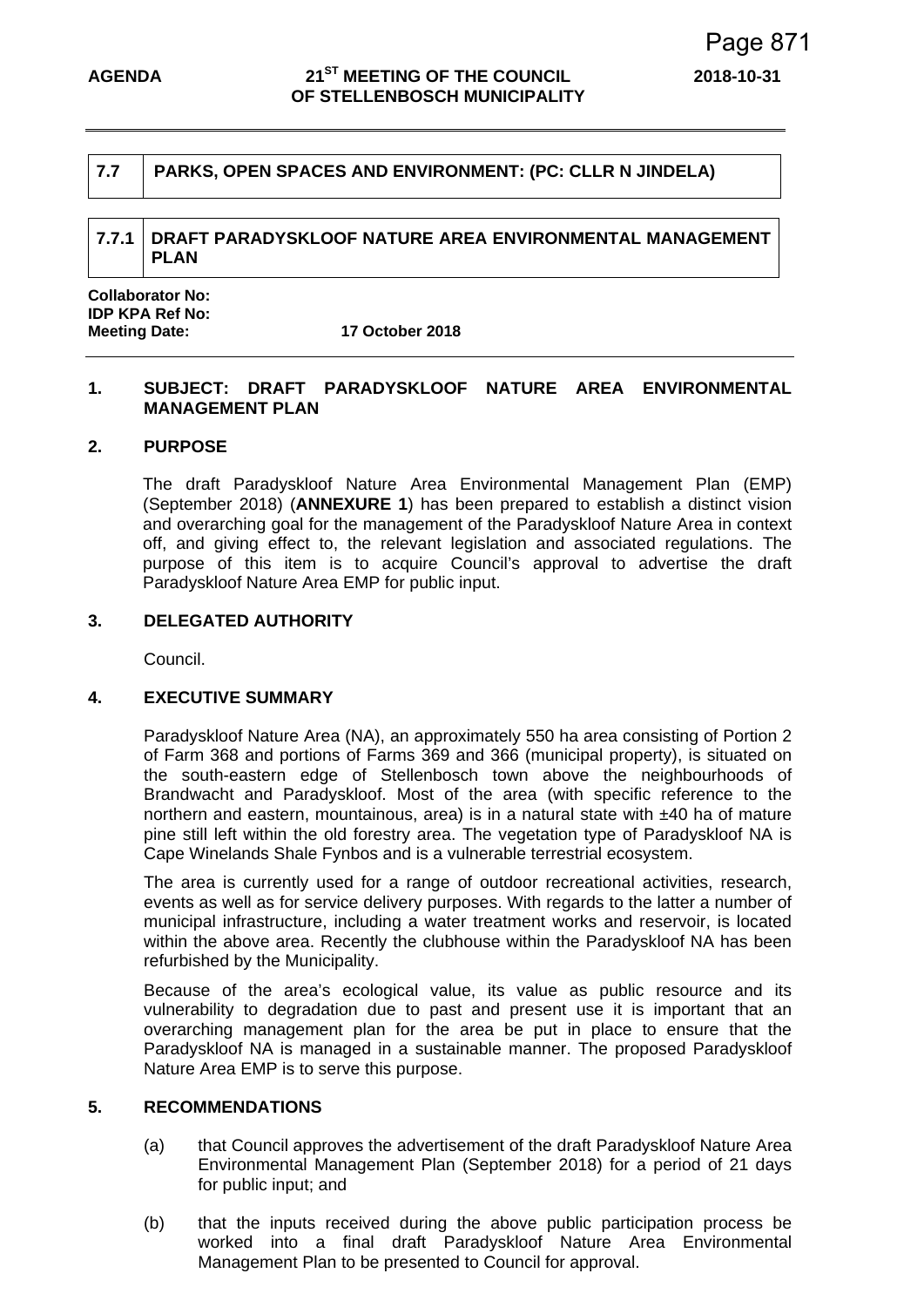#### **6. DISCUSSION / CONTENTS**

#### **6.1 Background**

Stellenbosch Municipality is located within an area that forms part of the worldrenowned Cape Floral Kingdom, internationally recognised as one of the six Floral Kingdoms of the world. The Cape Floral Kingdom is the smallest, covering a mere 0,06% of the earth's surface, and is the only Floral Kingdom contained in its entirety within a single country. The Cape Floral Kingdom is characterised by its exceptional richness in plant species and its high endemicity. The Cape Floral Kingdom is of immense scientific importance, both nationally and internationally. It covers only 4% of South Africa, but contains 45% of all plant species of Southern Africa.

The Municipality owns various tracts of land that can be described as natural or nature areas. Most of these areas are old forestry areas, such as the Paradyskloof NA, situated within or on the foothills of the local mountain ranges. Some of these areas house some municipal infrastructure but, with the phasing out of forestry, are mostly vacant, being rehabilitated back to its natural state.

Some of the threats or challenges facing the Municipality in managing these areas include:

Access control: Uncontrolled access poses various threats, mainly in terms of security (crime prevention), managing the risk of fire and vandalism.

Misuse and misunderstanding: The use of the relevant areas was primarily focused around the *instrumental* value of the site, which implies that the site has essentially been considered a mere resource utilised for forestry, infrastructure and recreational activities. These land-uses have caused degradation of the visual integrity and ecology of the various sites.

Fire: Given the nature of the ecology of the area within which the Municipality is located, the presence of biomass (especially in the old forestry area), challenges with access control most of these areas pose a risk of fire.

Infestation of alien vegetation: The infestation of alien plant species is a significant threat to the ecology and visual quality of the nature areas of Stellenbosch Municipality. The alien vegetation (which is a legacy of former forestry-related land uses) has resulted in a modified floral composition which is conducive to highintensity fires.

The core value of these areas are the ecosystem goods and -services it provides to the area and its surroundings. It is therefore important that these areas be managed to address the challenges listed above, to maximize the value of these areas a resource and ensure sustainability.

#### **6.2 Discussion**

The Paradyskloof Nature Area EMP (September 2018) (Annexure A) has been prepared to establish as distinct vision and overarching goal for the management of the Paradyskloof Nature Area in context off, and giving effect to, the relevant legislation and associated regulations.

The EMP consists of management strategies and guidelines for the management of the area under the following themes:

- Administration
- Environmental Protection
- Land Use Management
- Environmental Auditing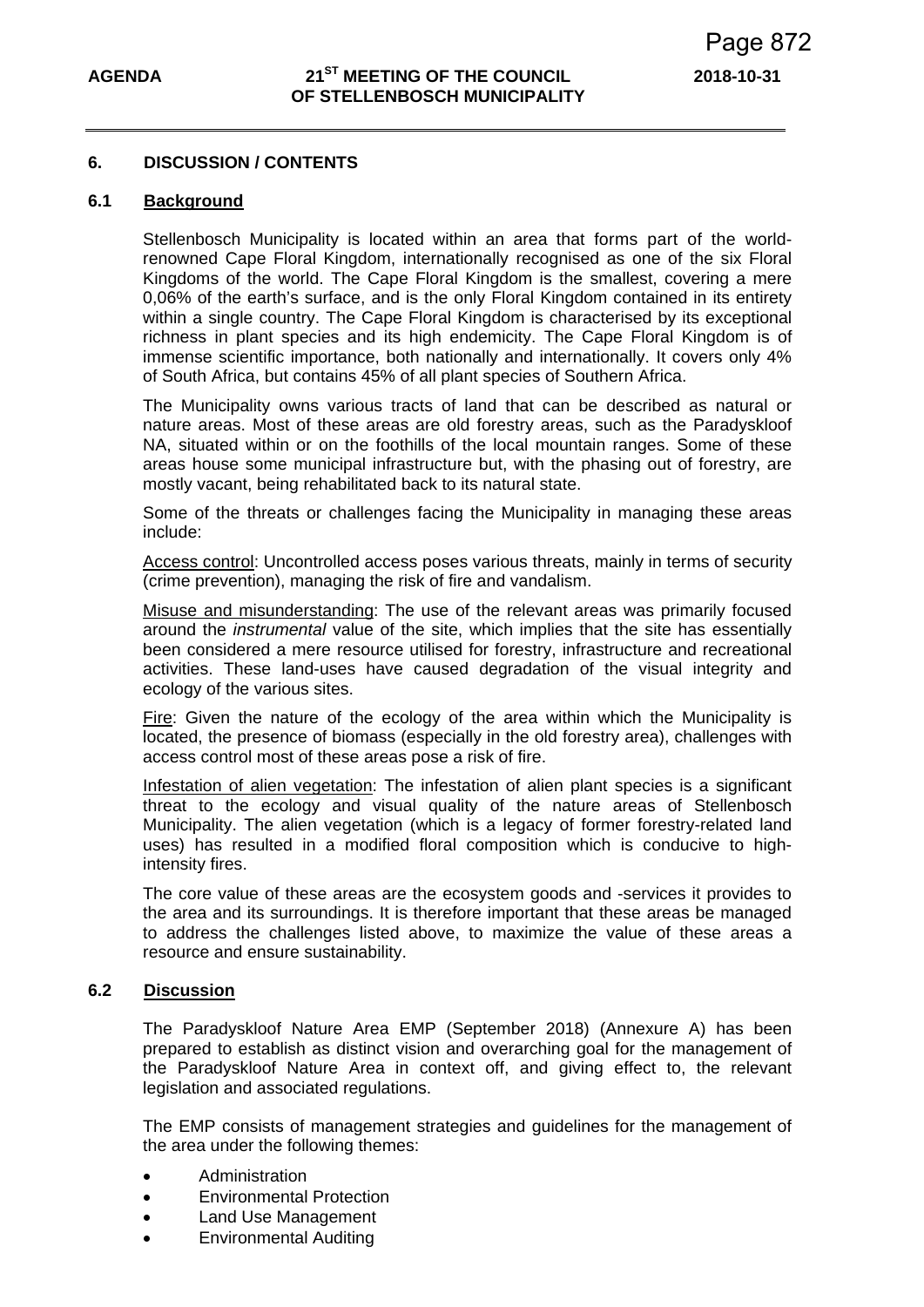#### **6.3 Financial Implications**

 There is no direct financial implication should the recommendations as set out in this report be accepted.

The purpose of this item is to acquire Council's approval to advertise and request public comment on the draft EMP. Other than advertisement fees the execution of the above recommendation will have no financial implications to Council.

#### **6.4 Legal Implications**

The recommendations in this report comply with Council's policies and applicable legislation.

# **6.5 Staff Implications**

This report has no staff implications for the Municipality.

#### **6.6 Previous / Relevant Council Resolutions**

No previous Council Resolutions in this regard.

# **6.7 Risk Implications**

This report has no risk implications for the Municipality.

#### **6.8 Comments from Senior Management**

This Item was circulated to all directorates on 17 September 2018 for comment. Should Council accept the proposed resolution listed under #5 above, the Draft EMP will again be circulated to the various directorates for comment during the public participation process.

#### *6.8.1 Director: Infrastructure Services*

Provision must be made for a possible transport link (public road with cycle and pedestrian facility) in the vicinity of the north western boundary near the Welgevallen suburb, or, alternatively, amend the extents of north western boundary near the Welgevallen suburb to allow for a reserve for a public road.

Point 4.3.3 (d) that states that the clearing of new roads for recreational purposes are not permitted. Allowance should be made whereby a process can be followed for the purposes of constructing a new recreational road – should the need arise.

# **6.8.2** *Municipal Manager*

Document to be advertised for a period of 21 days.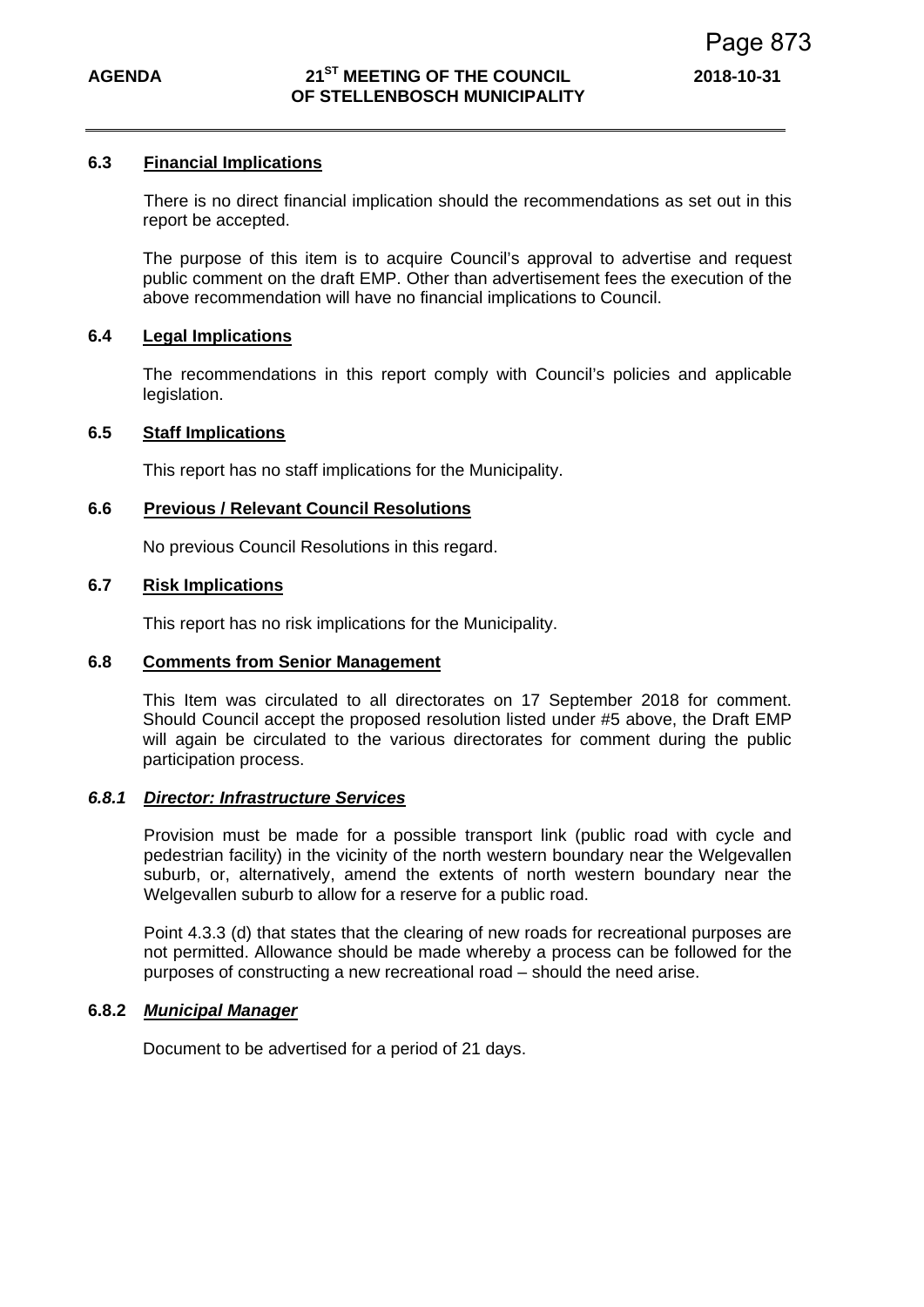## **RECOMMENDATIONS FROM THE EXECUTIVE MAYOR, IN CONSULTATION WITH THE EXECUTIVE MAYORAL COMMITTEE, TO COUNCIL: 2018-10-17: ITEM 7.7.1**

- (a) that Council approves the advertisement of the draft Paradyskloof Nature Area Environmental Management Plan (September 2018) for a period of 21 days for public input; and
- (b) that the inputs received during the above public participation process be worked into a final draft Paradyskloof Nature Area Environmental Management Plan to be presented to Council for approval.

# **ANNEXURES**

Annexure 1:Draft Paradyskloof Nature Area Environmental Management Plan (Sep 2018)

#### **FOR FURTHER DETAILS CONTACT:**

| <b>NAME</b>            | <b>Schalk van der Merwe</b>              |
|------------------------|------------------------------------------|
| <b>POSITION</b>        | <b>Environmental Planner</b>             |
| <b>DIRECTORATE</b>     | <b>Community and Protection Services</b> |
| <b>CONTACT NUMBERS</b> | 021 808 8679                             |
| <b>E-MAIL ADDRESS</b>  | schalk.vandermerwe@stellenbosch.gov.za   |
| <b>REPORT DATE</b>     | <b>10 October 2018</b>                   |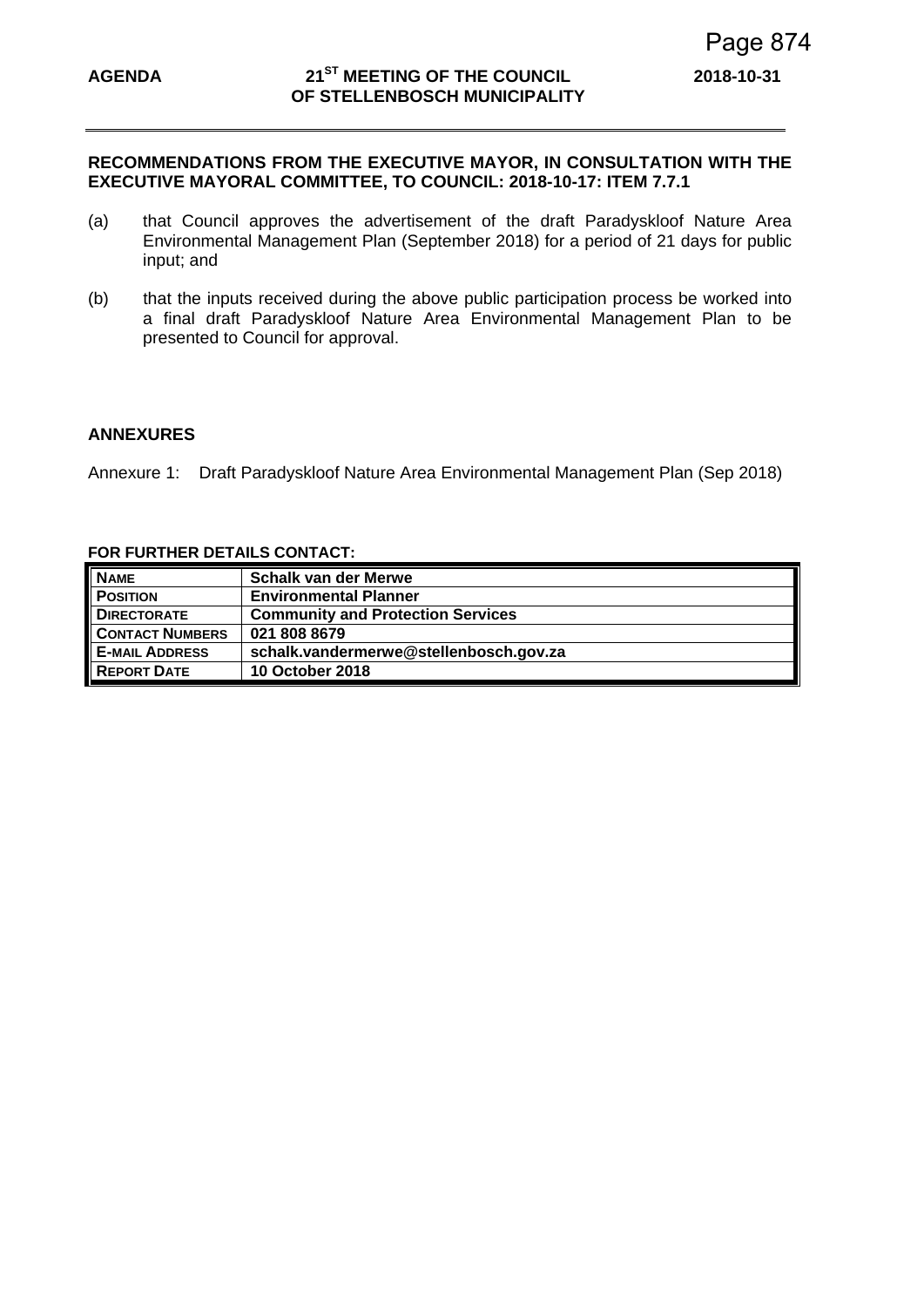# **ANNEXURE 1**